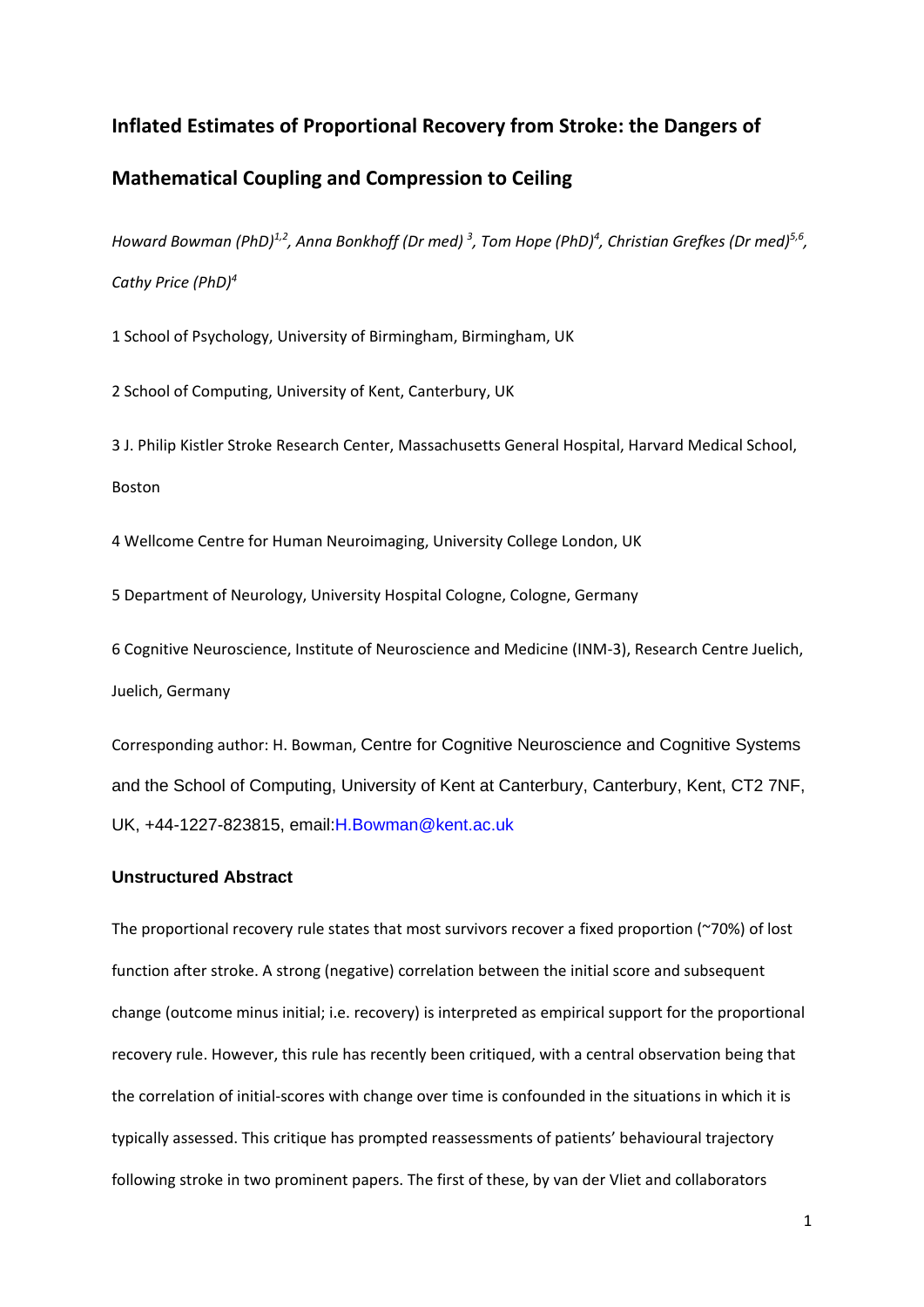presented an impressive modelling of upper limb deficits following stroke, which avoided the confounded correlation of initial-scores with change.

The second by Kundert and collaborators reassessed the value of the proportional recovery rule, as classically formulated as the correlation between initial-scores and change. They argued that, while effective prediction of recovery trajectories of individual patients is not supported by the available evidence, group-level inferences about the existence of proportional recovery are reliable.

In this paper, we respond to the van der Vliet and Kundert papers by distilling the essence of the argument for why the classic assessment of proportional recovery is confounded. In this respect, we re-emphasize the role of mathematical coupling and compression to ceiling in the confounded nature of the correlation of initial-scores with change. We further argue that this confound will be present for both individual-level and group-level inference. We then focus on the difficulties that can arise from ceiling effects, even when initial-scores are not being correlated with change/ recovery. We conclude by emphasizing the need for new techniques to analyse recovery after stroke that are not confounded in the ways highlighted here.

Non-standard Abbreviations and Acronyms

FM-UE: Fugl-Meyer Upper Extremity

### [Cover title: Inflated Estimates of Proportional Recovery]

*Figures*: 3. *Keywords*: stroke, proportional recovery from stroke, mathematical coupling, ceiling effects. *Word count*: 3977.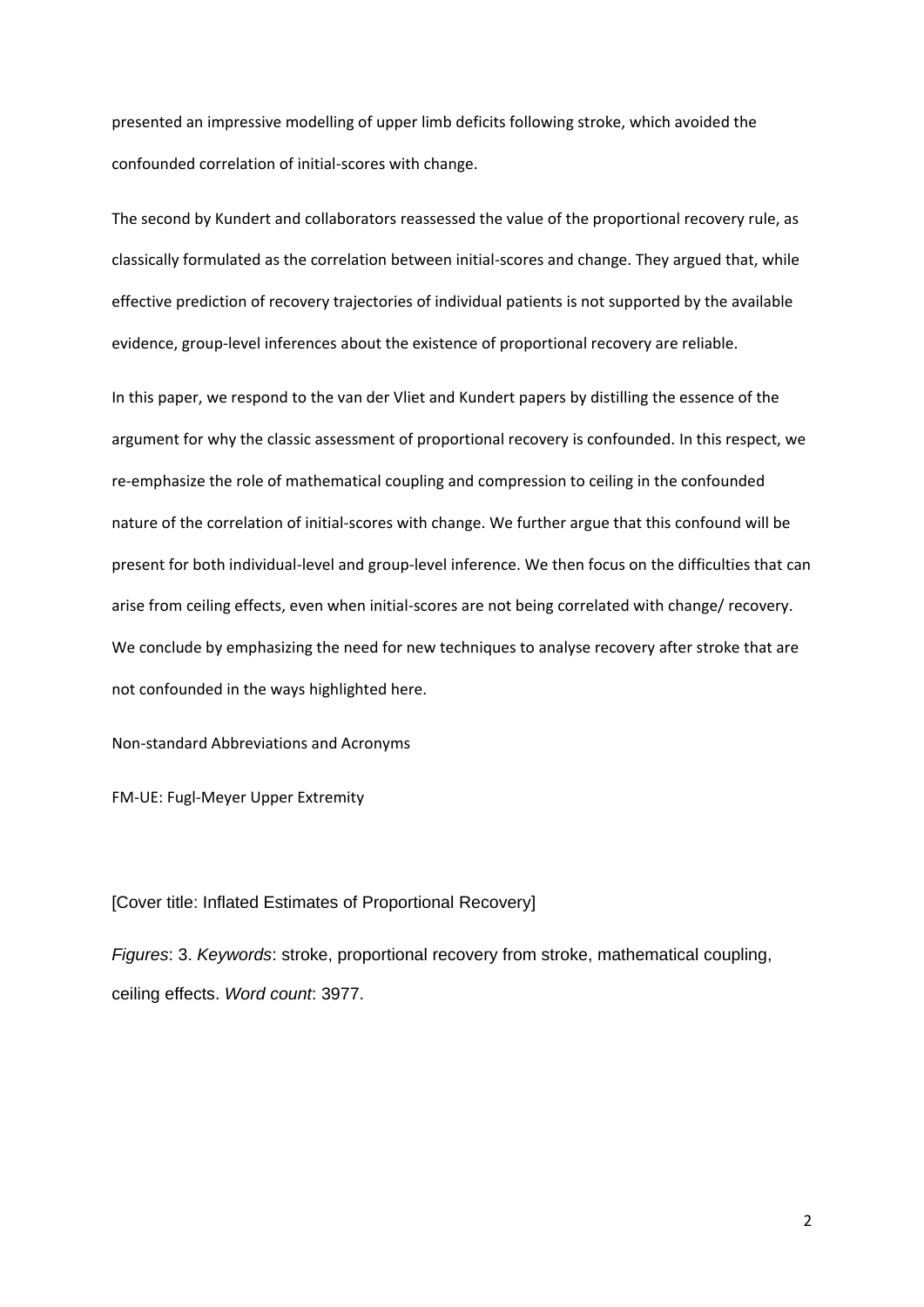# **Inflated Estimates of Proportional Recovery from Stroke: the Dangers of Mathematical Coupling and Compression to Ceiling**

The proportional recovery rule states that most survivors recover a fixed proportion (~70%) of lost function after stroke (Krakauer & Marshall, 2015<sup>1</sup>). Originally developed to describe recovery from impairments of upper limb motor function (Prabhakan et al, 2008 $^2$ ), the rule has since been applied to recovery from post-stroke impairments of lower limb function, language, and attention (see Hope et al, 2019<sup>3</sup>, for more discussion).

Empirical studies of the rule test patients twice: first within a couple of weeks of the stroke (initial/baseline) and then again some months later (outcome). A strong (negative) correlation between the initial score and subsequent change (outcome minus initial; i.e. recovery) is interpreted as empirical support for the proportional recovery rule. The rule is believed not to apply to a group of, so called, *non-fitters*, who have initial scores at the bottom of the Fugl-Meyer motor scale, while those above this range, to which the rule is believed to apply, are called *fitters*.

The proportional recovery rule (Prabhakan et al, 2008  $^2$ ; Krakauer & Marshall, 2015 <sup>1</sup>) has recently been critiqued by Hope et al (2019)<sup>3</sup> and Hawe et al (2019)<sup>4</sup>. Central to these critiques is the observation that the correlation of initial-scores with change over time is a confounded measure in the situations in which it is typically applied (Hope et al, 2019<sup>3</sup>), inflating effect sizes. These critiques have prompted reassessments of patients' behavioural trajectory following stroke. In particular, van der Vliet et al (2020) <sup>5</sup> present an impressive Bayesian mixture modelling of upper extremity Fugl-Meyer (FM-UE) measurements following stroke. Importantly, the authors avoid the confounded correlation of initial-scores with change by simply fitting their models to behavioural time-series, i.e. raw FM-UE scores, without involving the recovery measure. Accordingly, in a large sample of 412 patients, van der Vliet et al convincingly distinguish subgroups, including, for example, a subgroup that show very little evidence of any recovery and another one that recover rapidly.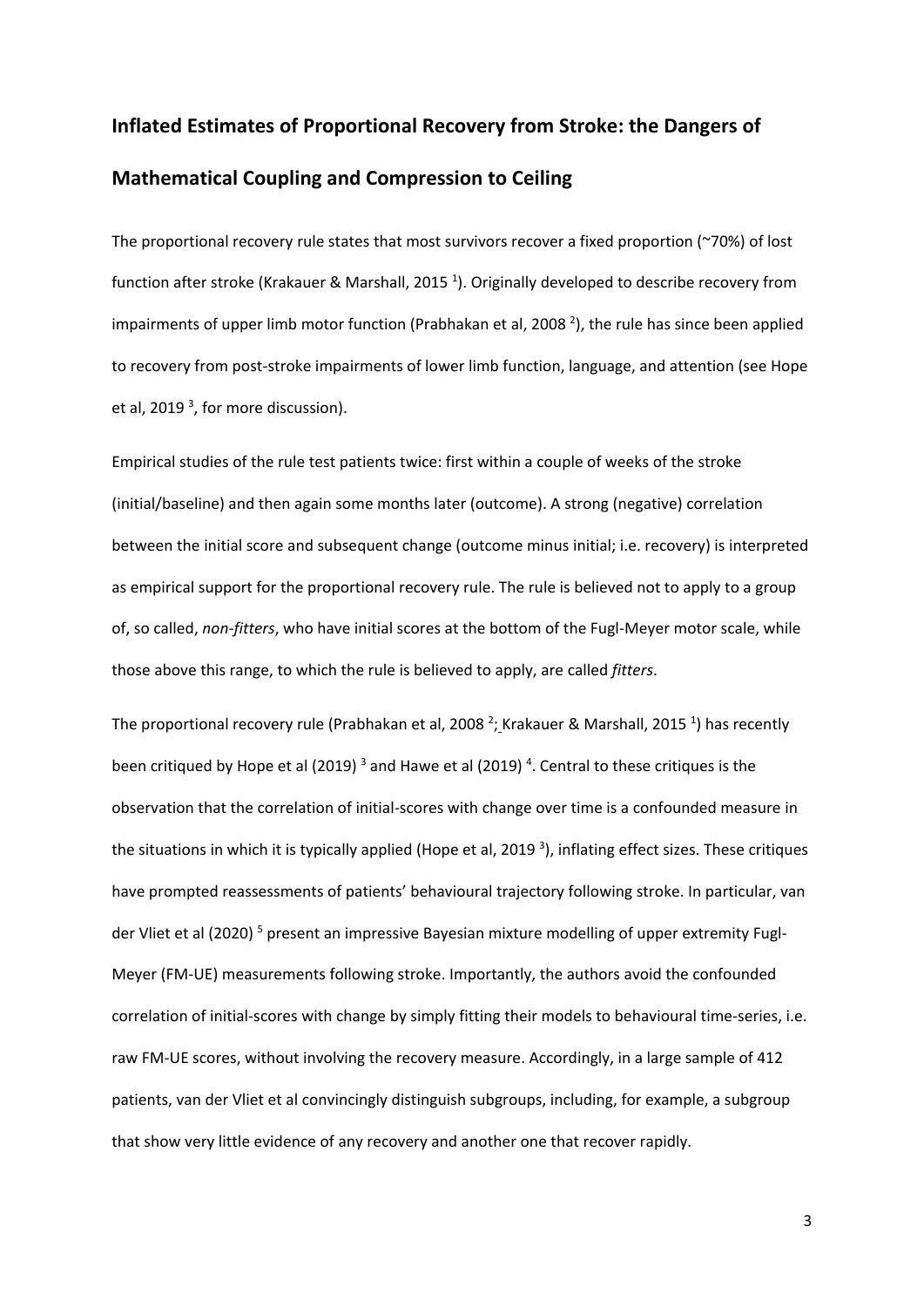Additionally, in another important recent piece of work, Kundert and collaborators (2019)<sup>6</sup> reassess the value of the proportional recovery rule, as classically formulated as the correlation between initial-scores and change. They argue that, while effective prediction of recovery trajectories of individual patients is not supported by the available evidence, group-level inferences about the existence of proportional recovery are reliable. We focus on the Kundert et al (2019)<sup>6</sup> publication here because it is recent and re-addresses the proportional recovery question, however, it should be emphasized that there are many previous publications that have similarly argued for the proportional recovery position, e.g. Winters et al (2015)<sup>7</sup>. In addition to reflecting on these two papers, we also attempt to distil the essence of the argument in Hope et al (2019)<sup>3</sup> in an intuitive and accessible manner. We first discuss the role of mathematical coupling in the confounded nature of the correlation of initial-scores with change. We then focus on the difficulties that arise from ceiling effects, even when initial-scores are not being correlated with change/ recovery.

# **Mathematical Coupling**

In what follows, we denote initial-scores (typically obtained within 2 weeks of stroke) as X and outcome scores (typically obtained between 3 and 6 months after stroke) as Y. The pivotal correlation that underlies the proportional recovery hypothesis is that between initial-scores (X) and change, which corresponds to the amount recovered (i.e. outcome-scores minus initial-scores, Y-X). The confounded nature of this correlation is illustrated with an example in fig 1. This example demonstrates a phenomenon that could be called *compression enhanced coupling*.

Mathematically speaking, compression enhanced coupling arises from the fact that if the variability of X is substantially larger than the variability of Y, Y-X becomes close to –X+constant. This is just because Y contributes very little to the variability in Y-X, since its variation relative to X is very small. As a result, the correlation of X with Y-X degenerates, approaching the correlation of X with – X+constant, which, of course, is minus one, what would be interpreted as maximum evidence for proportional recovery (Fig 1).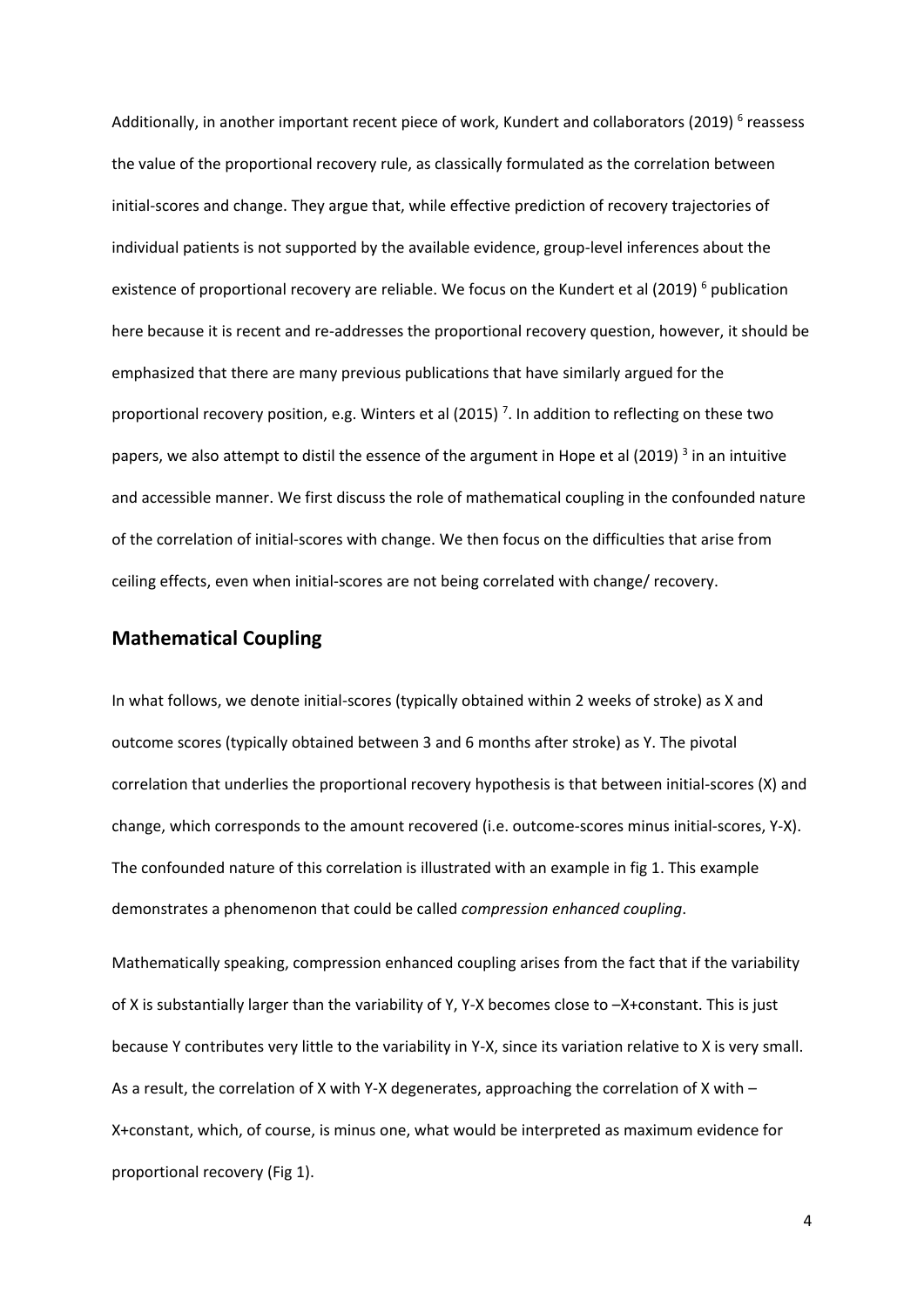

*Fig 1: Illustration of compression enhanced coupling: typical pattern of recovery data, reproduced three times, each panel highlighting a different patient (1, 2 & 3 in panels A, B & C respectively). Data was generated from the unconstrained standard-form regression model in Bonkhoff et al (2020) 8 (Slope = 1.24, intercept = 17, i.e. Y = 1.24.X + 17). Outcome scores were generated from 400 randomly sampled initial scores, with Gaussian noise (SD 10) added, and values above 66 set to zero. Fugl-Meyer scores initially (X) and at outcome (Y) are shown in each panel, with non-fitters (0 to 10) removed, and the room available (i.e. potential) for recovery highlighted on the right side of each patient plot. The critical correlation that is tested is r(X,(Y-X)), with extreme negative values indicating proportional recovery. A key property that has to hold for r(X,(Y-X)) to be negative is that smaller values of X (lower on axis) should correspond to larger values of Y-X. The panels here illustrate why that cannot fail but be true, assuming the data has two properties: a) a ceiling and b) a general trend to get better. Both of these are true in this figure and invariably. Simply stated, if X is*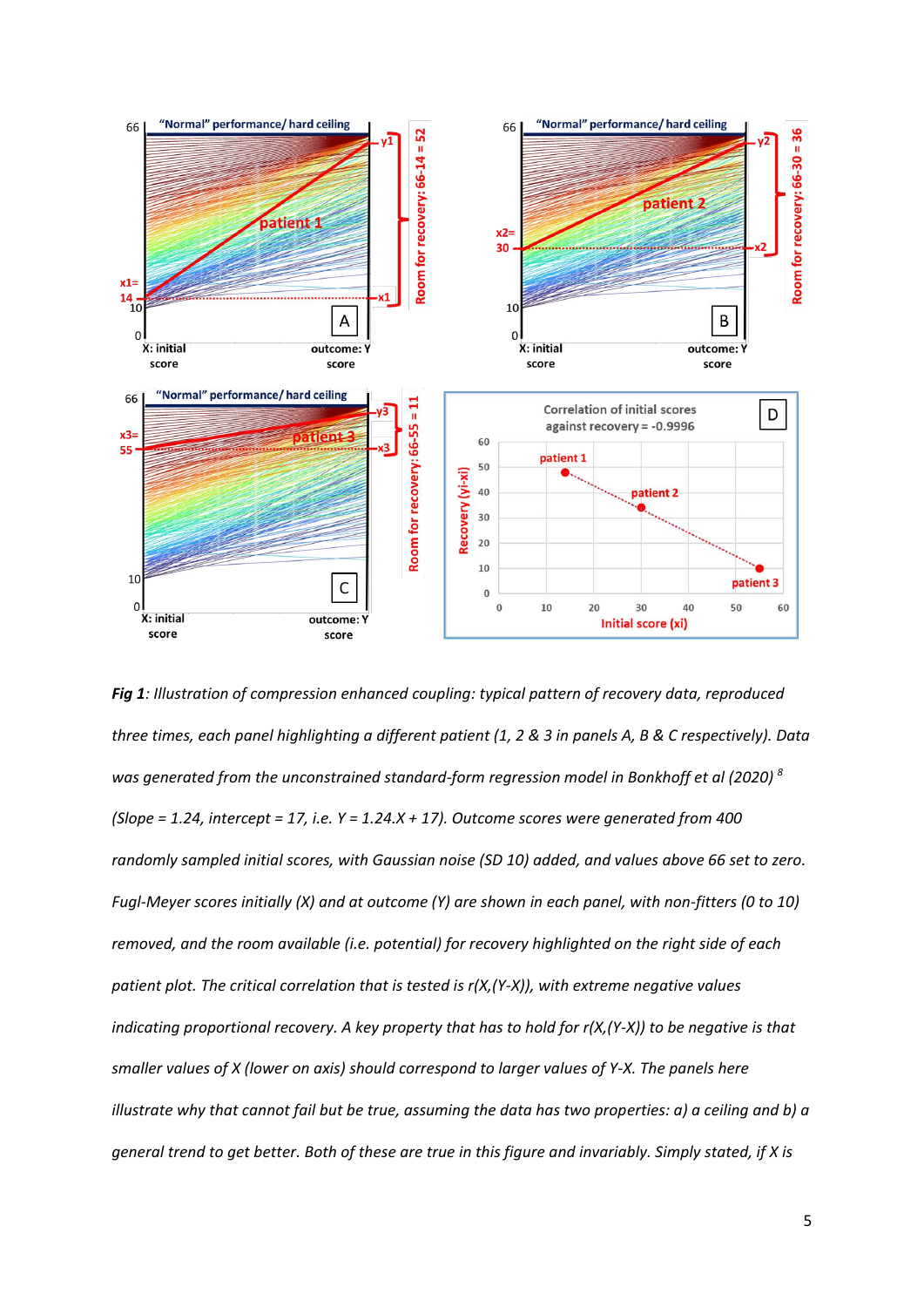*small, as it is for patient 1 (i.e. x1), there is room for recovery (i.e. y1-x1 can be large), but if X is large, as it is for patient 3 (i.e. x3), there is very little room for recovery (i.e. y3-x3 must be small). That is, ceiling prevents patients with high initial-scores from being able to demonstrate their improvement: even if they have actually recovered capacities that place them well above the "Normal" level under Fugl-Meyer, their measured recovery will be bounded by ceiling, and thus small. In this way, a strong negative correlation would be observed, see panel D, and a proportional recovery pattern would be identified. This correlation would be due to compression to ceiling and may have little, if any, relationship to the true underlying recovery pattern in the data.*

The point about compression-enhanced ceiling is that one is not just correlating a variable with an expression containing that same variable (the definition of mathematical coupling), one is, near enough, correlating a variable with *itself* (strictly -1 times itself). To put it in the bluntest terms, if the variability of outcome scores is substantially smaller than initial-scores, there really is no need to calculate the correlation between initial-scores and change, we know exactly what it will be; it will be close to minus one. Furthermore, this change in variability is the norm in much of stroke research, since stroke samples often consist of a broad spectrum of patients ranging from mildly to severely affected patients, there is a general trend to get better and there is a ceiling on the scales employed to measure post-stroke impairment severity.

And, to be clear, the fact that a correlation approaching -1 is found does not mean proportional recovery is the true underlying relationship; it simply means that we do not know. In this situation, any underlying relationship will "look like" proportional recovery<sup>1</sup>. As an illustration, see fig 6A in Bonkhoff et al, 2020<sup>8</sup>, yellow lines (without ceiling) differ across recovery type, but green lines (with ceiling) show similar patterns for all recovery types. This raises the spectre of tautology – in other

 $1$  Additionally, although we focus on the correlation between X and Y-X, the same phenomenon would be observable if one regressed Y-X onto X. Also, if X is replaced with lost function, i.e. MAX – X, the polarity of effects changes, but the basic phenomenon is unchanged.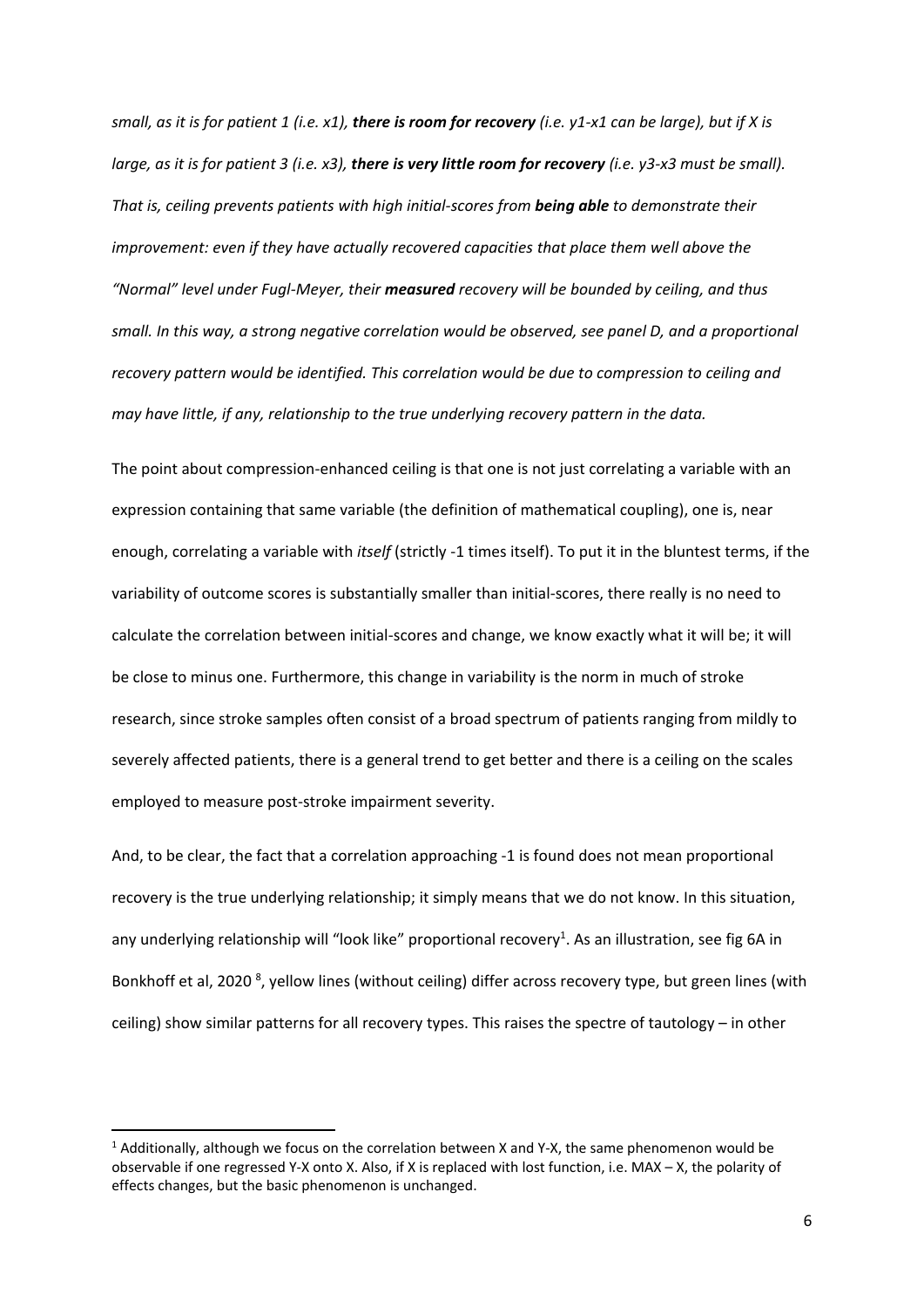words, one cannot help but find evidence for proportional recovery, but that evidence is very often spurious.

As previously discussed, Kundert and colleagues (2019)<sup>6</sup> distinguish between prediction of recovery trajectories on a per-patient basis and group-level inferences. That is, "Can the outcome for an arbitrary patient be reliably predicted, as typically quantified with an R-squared effect size?" versus "Can an inference be made about the recovery pattern of the population, as quantified, for example, with a t- or F-test across the group?". However, if compression to ceiling is present, the confound will be observed whether one is seeking to predict per-patient recovery or performing a standard group-level inference to test a hypothesis about the population. For example, if effect sizes (spuriously) increase, all else equal, group-level statistical significance will also (spuriously) increase. The inflation we demonstrated in Hope et al (2019)<sup>3</sup>, was of the R-squared variance explained, a standard measure of effect-size, reflecting the ability to predict per-patient recovery. Inflating Rsquared in this way, will typically, reduce the p-value of a group-level test (since t- or F-values would increase). This will increase the probability that a significant finding will be incorrectly reported (i.e. the null rejected, when it should not be).

Additionally, while they acknowledge the possibility that heteroscedasticity and ceiling effects could be present in some cases, Kundert et al (2019)<sup>6</sup> argue that classic (correlation of initial-score with change) proportional recovery data patterns can be found in several published studies. However, the observation that proportional recovery is frequently reported in the literature is consistent with our central argument that given the common presence of compression to ceiling, a range of different underlying data relationships will *look like* proportional recovery when correlating initial-score with change.

Kundert et al (2019)<sup>6</sup> go further to illustrate their point, by presenting a simulated canonical proportional recovery pattern (see Fig 2[A]) and argue, on the basis of visual-inspection, that similar trends can be observed in published recovery studies. As a representative example of these studies,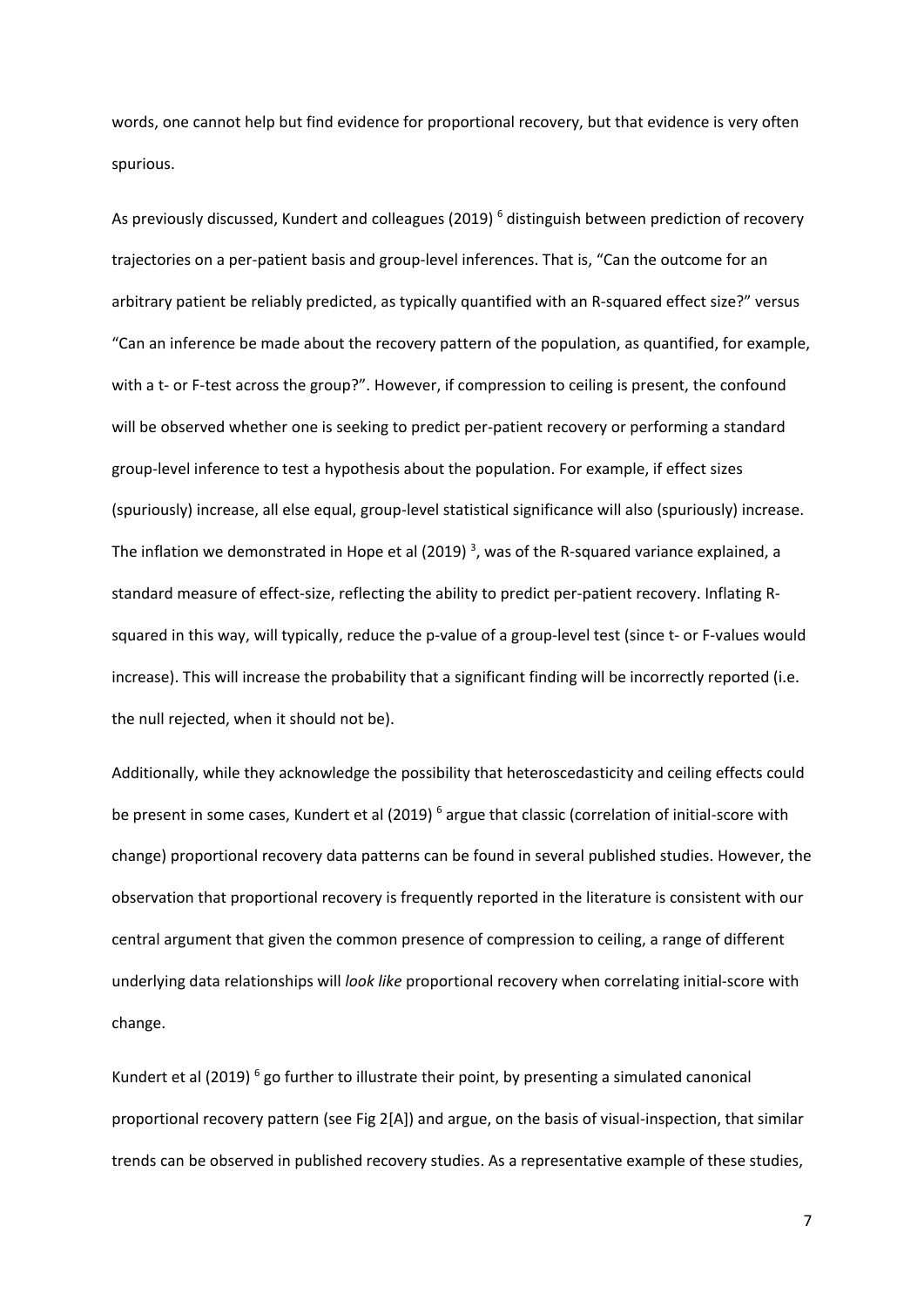we focus on the largest study that Kundert et al (2019)  $^6$  refer to, Winters et al (2015)  $^7$ , the data from which is shown in Fig 2[B]. Kundert et al (2019)  $^6$  argue that this data shows a plausible resemblance to the canonical version.

From our perspective, there looks to be a strong compression to ceiling in Fig 2[B], which is not present in Fig 2[A], noting that, in the presentation format used in Kundert et al (2019)<sup>6</sup>, the filled diagonal line represents ceiling. In particular, compression enhanced coupling only requires a compaction *towards* the filled line, rather than a placement of all data at absolute ceiling. Such compaction to ceiling looks to us to be a prevalent feature of the Fig 2[B] scatter plot.



*Fig 2: proportional recovery versus ceiling, as presented in Kundert et al (2019) <sup>6</sup> . Performance is measured using the Fugl-Meyer Upper Extremity scale. To stay consistent with Kundert et al (2019) <sup>6</sup> , data in both panels is plotted differently from elsewhere in this article. X-axes show initial impairment, i.e. maximum minus performance-score (66-X), while Y-axes show change, i.e. recovery (Y-X). In this form, ceiling is the filled black diagonal line and lines of best fit are in dashed black. [A] Canonical proportional recovery pattern simulated by Kundert et al (2019) <sup>6</sup> . [B] Observed pattern of human data from Winters et al (2015) <sup>7</sup> , showing the compression to ceiling that can generate spurious evidence for proportional recovery. Data points in bottom right corner (overlaid by dashed*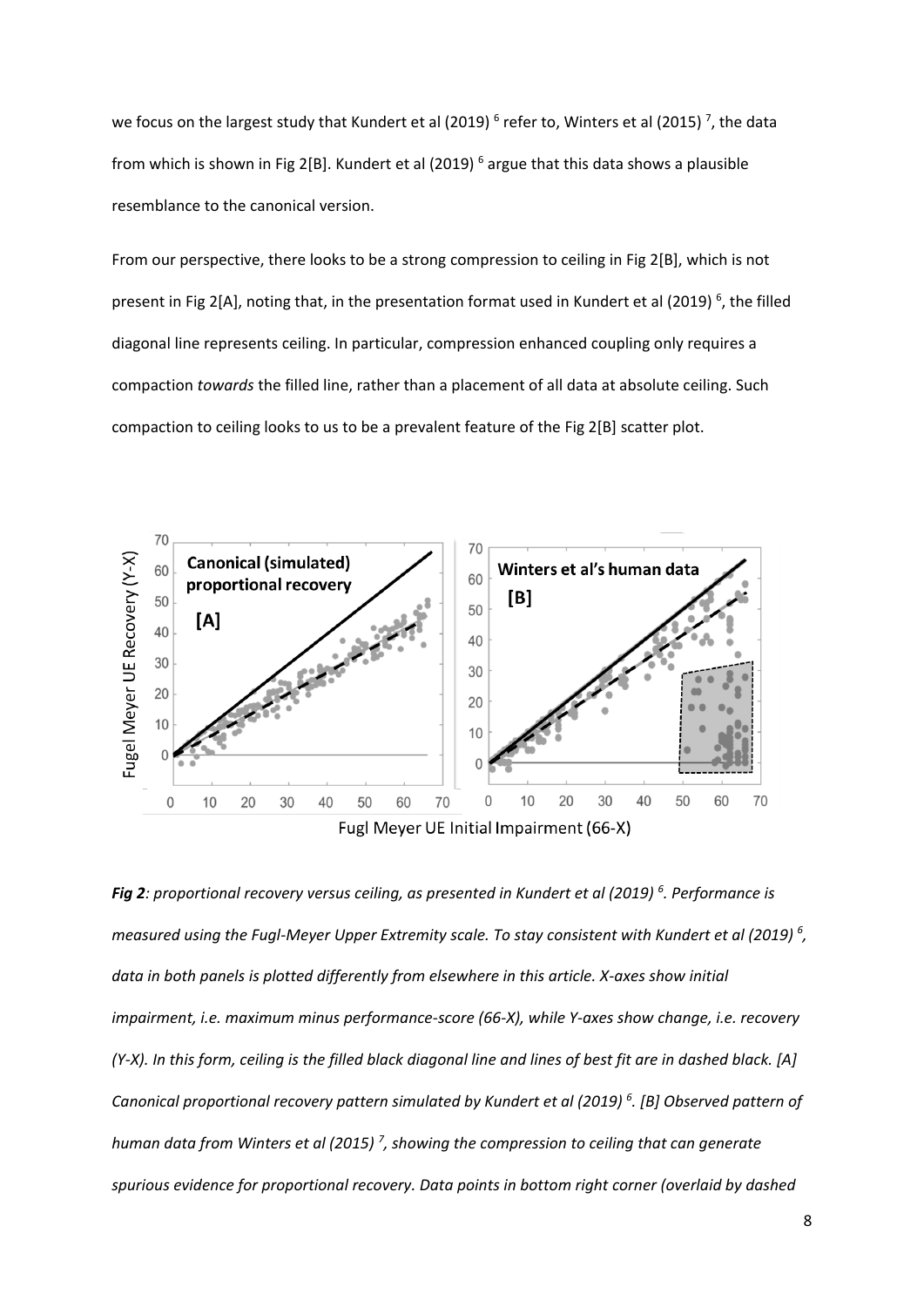*shape with grey fill) are non-fitters and are not relevant to the current discussion. Panels are adaptations of those in Kundert et al (2019) <sup>6</sup> .*

However, more importantly, the fact that two different groups of researchers, Kundert et al. and us, can look at the same data and arrive at two different conclusions – classic proportional recovery pattern versus compression to ceiling – highlights the essential difficulty: because of the confounded nature of quantification using the initial-scores to change correlation, we are left making qualitative judgements on the basis of visual inspection. Accordingly, for the field to move forward, methods need to be devised to mitigate confounds on quantitative assessments of proportional recovery.

# **Ceiling Effects without Mathematical Coupling**

Van der Vliet et al (2020)<sup>5</sup> respond to the confounded nature of correlating initial-score with change, by focussing on the patient's raw performance score at multiple time points. Specifically, they fit exponential curves to the trajectory of performance through time; see Fig 3[a]. This approach does indeed, avoid mathematical coupling, since the change variable plays no part.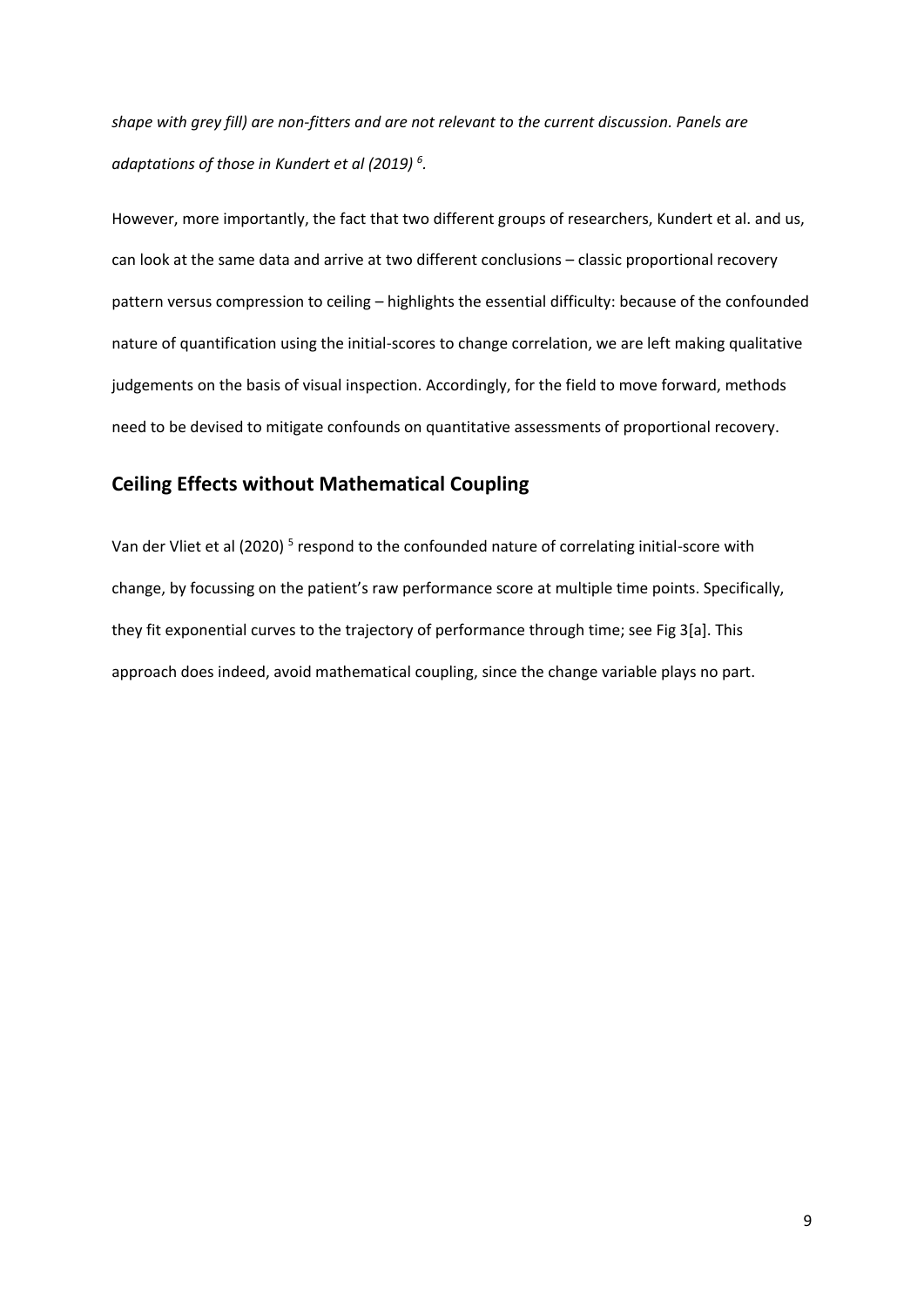

*Fig 3: Ceiling effects in van der Vliet et al (2020) <sup>5</sup> : Fig 1(A) (our panel [a]) and Fig 2(H,I) (our panels [b,c]) from van der Vliet et al (2020) <sup>5</sup> . [a] Representation of data, with five groups identified by Bayesian mixture modelling, shown in different colours, and curves showing model fits to exponentials. Patients' performance is measured on the FM-UE scale. These five groups were combined into three, which are indicated by brackets and named Good, Moderate and Poor (note, colour coding changes from original groups). [b,c] Accuracy of fits. Critically, the Good group shows a substantial ceiling effect, while Moderate does not. Consistent with this, posterior predictive value (panel [b]) and misses (panel [c]) are close to perfect for Good, but much less for Moderate.*

While an important step forward, there may be one sense to which fitting curves to performance scores through time still leaves an inflated sense of the variability being explained. Avoiding the change variable in model fitting removes the problem of mathematical coupling, but it does not remove the ceiling effect.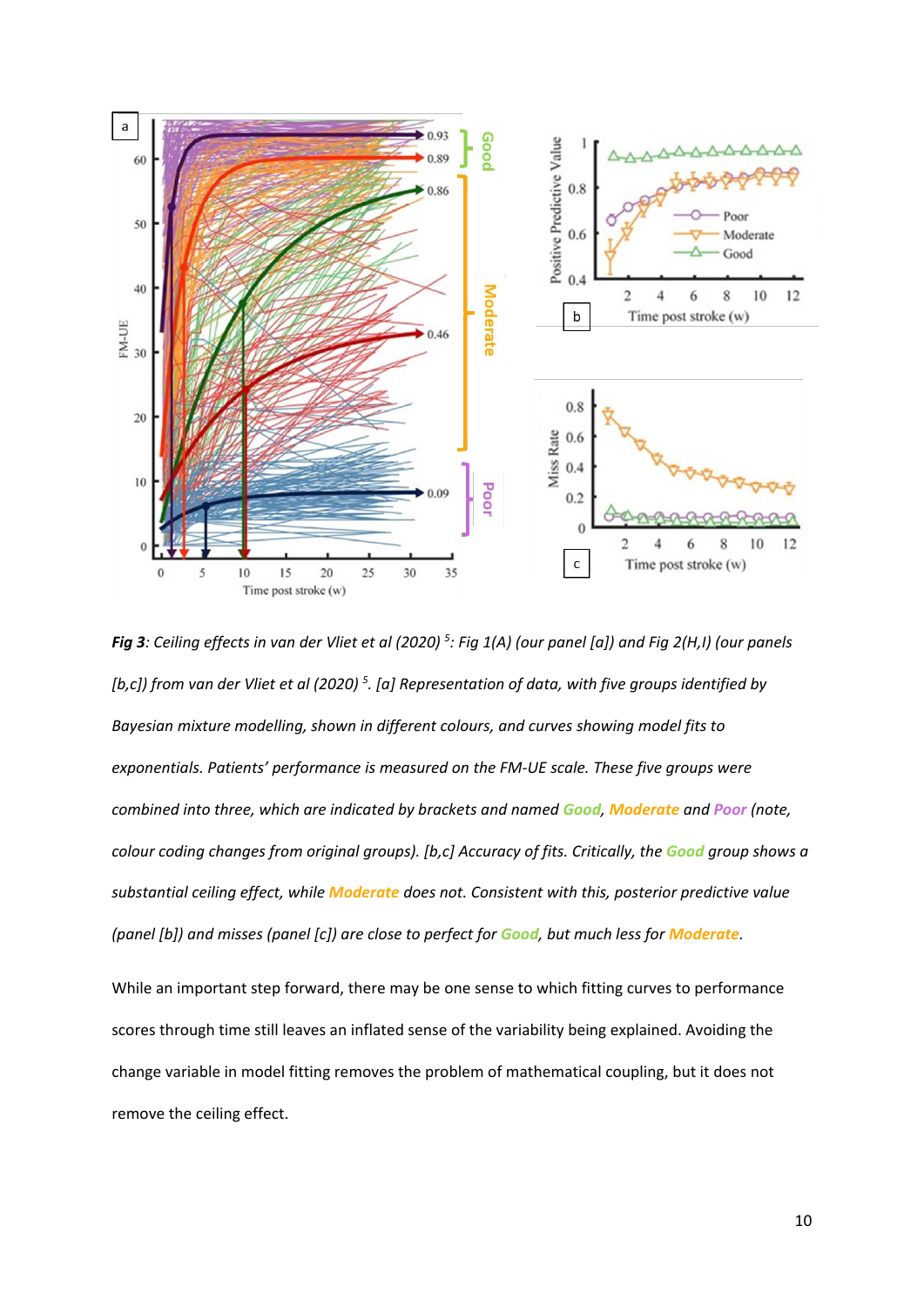All statistical measures, in one way or another, trade-off explained and unexplained variability, with the statistic increasing as unexplained variability decreases, relative to explained variability. A ceiling effect is, essentially, a loss of sensitivity to observe variability, which leads to a belief that there is less variability than is really the case. The particular ceiling effect present in FM-UE recovery data, whereby outcome scores are compressed at the top of the range, see Fig 1 (concentration of data points at top of Y side of plots A, B and C) and Fig 2[B], leads to the possibility that unexplained variability is underestimated. This is simply because the true variability amongst data points at ceiling cannot be observed, since all data points are compressed to a small region. This underestimation of the true variability will also make classification more straightforward, since the patients clustered at ceiling will be classified together into the *Good* group.

Van der Vliet et al (2020)<sup>5</sup> fit (nonlinear) exponential curves (see Fig 3[a]), which fit almost perfectly (see Fig 3[b,c]) for their *Good* group. We contend that this is largely because the *Good* group is at ceiling at the end time point. The *Moderate* group, who are not at ceiling, show much reduced accuracy.

One can view the involvement of ceiling in these fits in two contrasting ways.

- 1) *Scale bounded prediction*: one can accept the limitations of the FM-UE scale, particularly its limited capacity to distinguish mild impairments, and predict within its bounds. Accordingly, the nonlinear exponential models employed by Van der Vliet et al (2020)<sup>5</sup>, do indeed, represent the path to a maximum relatively well. In this sense, they predict patients' recovery trajectories effectively. This is an impressive contribution to research on stroke recovery, with potentially significant clinical value.
- 2) *Inflation due to ceiling*: however, these fits do not resolve the problem that the data does not accurately represent the variability amongst a large number of patients, especially those that are only mildly affected. As a result, the exponential fits give high estimates of accuracy and variability explained, but these high estimates arise, at least in part, because the fitting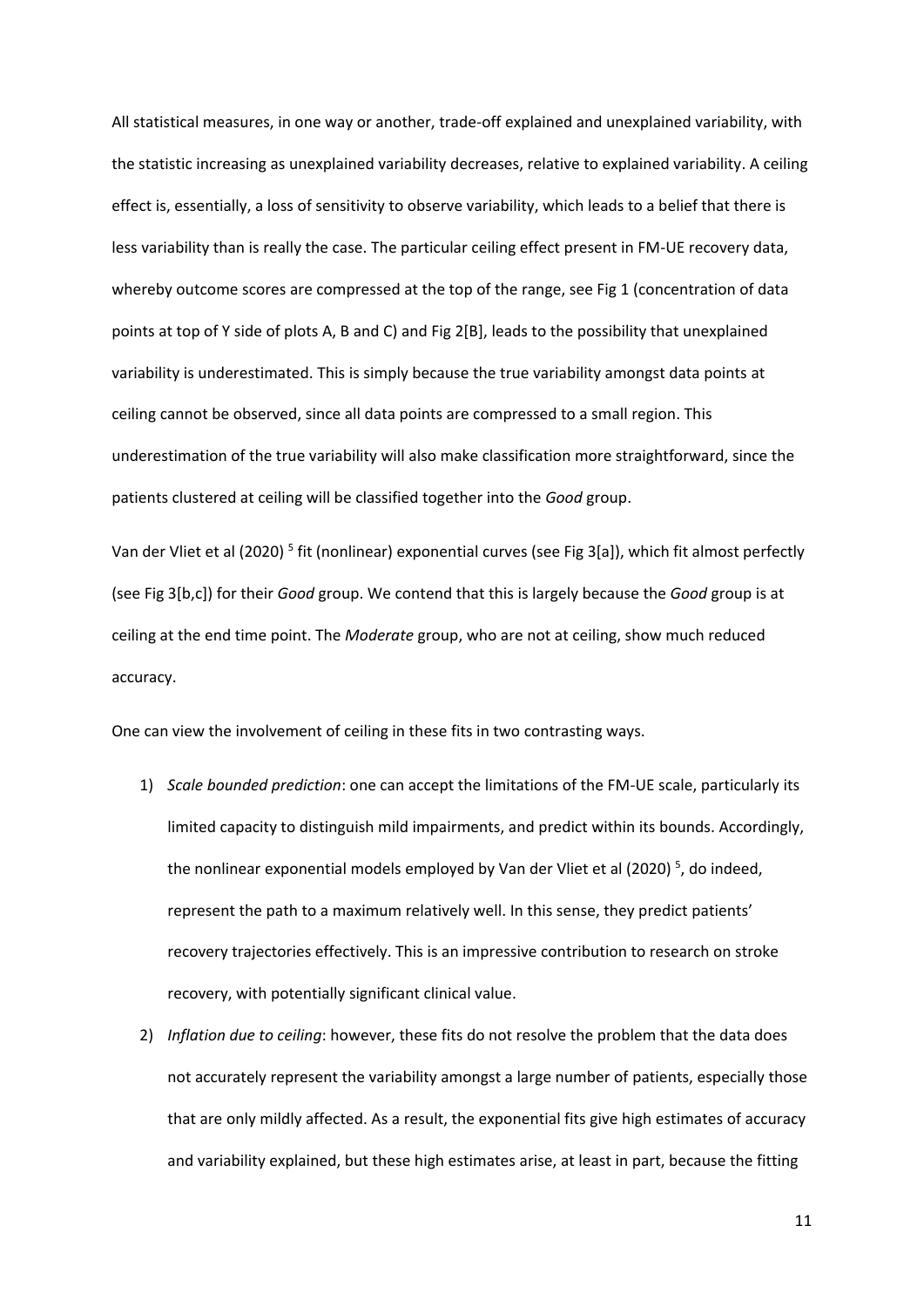problem being solved is easier than it may at first sight seem. This is simply because data points are being compressed at ceiling. In this sense, the prediction accuracy may not be as impressive as it, initially, seems. A consequence may be an inflated assessment of the effectiveness of quantifying recovery from purely behavioural measures.

One response to these difficulties in quantifying the variability explainable by modelling behavioural recovery trajectories, is to add further steps to the analysis process. An approach that is applied in Bonkhoff et al (2020)<sup>8</sup>, is to discard data at ceiling through a subsetting procedure, allowing an unconfounded (or, at least, less confounded) assessment of variability explained. Once this is done, only a weak proportional recovery pattern remains. Additionally, if such a subsetting procedure were applied to the van der Vliet et al (2020)<sup>5</sup> data, the Good group would largely be discarded, leading to a more modest model accuracy.

Van der Vliet et al (2020)<sup>5</sup> report out-of-sample tests of their models, i.e. they test their fitted models on unseen data. This gives considerable assurance that reported accuracies are not inflated due to over-fitting to the data. However, it is important to note that this does not protect against the confounds we are discussing here. In particular, the problem we have highlighted is not a problem of the process of model fitting, it is a problem with the data, which, in the sense discussed above, does not enable the question being asked of it to be assessed. Thus, in a statistical sense, any out-ofsample data will be confounded in the same way as the in-sample data, and fitting accuracies will be similarly inflated.

### **Conclusions**

In summary, the question of the profile of behavioural recovery after stroke and the variability thereby explained, without benefiting from the information offered by other data modalities, such as structural MRI, remains moot. This will stay the case until the way in which behavioural data are collected and/or analysed changes in order to prevent confounding effects of 1) mathematical coupling (due to correlating initial-scores with change) and 2) compression to ceiling. From the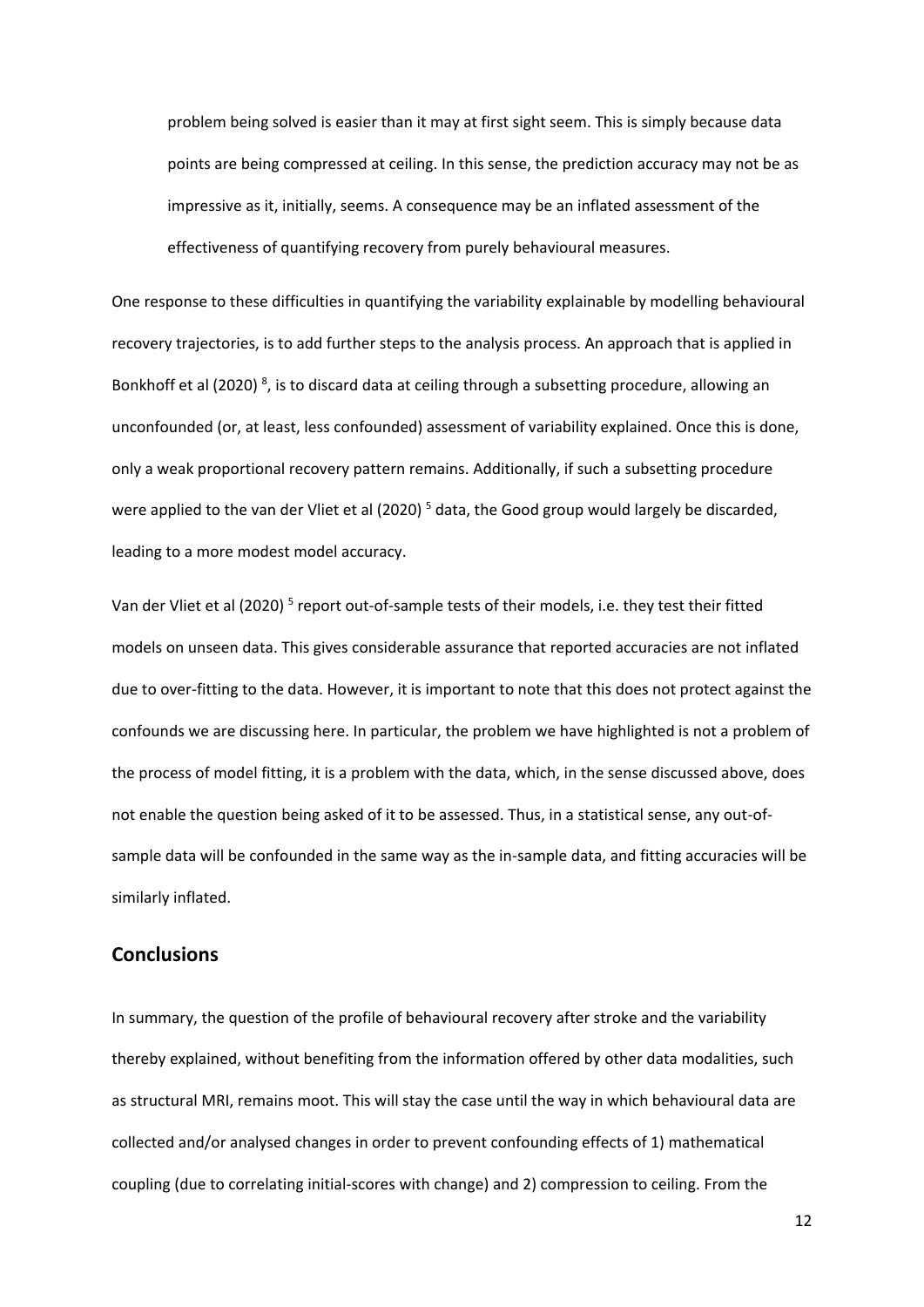published literature on recovery from motor deficits following stroke, which is bedevilled by ceiling effects, we do not yet know the answer to this question. One strategy for dealing with compression to ceiling is to employ methods to discard or transform away ceiling. This, though, has to be applied with caution, since there is a substantial risk of biasing the data sample. This issue was directly addressed in Bonkhoff et al (2020)<sup>8</sup>, where synthetic data simulations were used to justify the procedure employed to discard data at ceiling.

Alternatively, as suggested in Hope et al, 2019<sup>3</sup>, scales could be developed and deployed that do not induce such gross ceiling effects. The problem of ceiling is especially common for behavioral scores, for which the maximum score indicating full recovery is fixed, e.g. Fugl-Meyer assessment score, the Action Research Arm Test (Lang, Wagner, Dromerick & Edwards, 2006<sup>9</sup>) or the National Institutes of Health Stroke Scale (Lyden, Lu, Levine, Brott & Broderick, 2001<sup>10</sup>). Indeed, a number of researchers have noted the susceptibility of the Fugl-Meyer to ceiling effects. For example, Gladstone, Danells & Black (2002)<sup>11</sup> discussed the possibility of adapting the scale to make it more sensitive at its top end, in particular by making it more sensitive to different grades of muscle strength. There could also be more focus on behavioural assessments with an open upper limit, such as finger tapping frequencies or grip strengths, although, even here there are biological upper limits.

In conclusion, it may be that proportional recovery does explain some variance in the data, but we will only know that if and when the impact of compression to ceiling is resolved. Bonkhoff et al (2020)  $8$  provide one indicative finding, which suggests that only a weak proportional recovery pattern remains once ceiling is dealt with.

**Disclosures statement:** there are no disclosures to make.

#### **References**

1) Krakauer JW, Marshall RS. The proportional recovery rule for stroke revisited. Annals of neurology. 2015;78(6):845-7.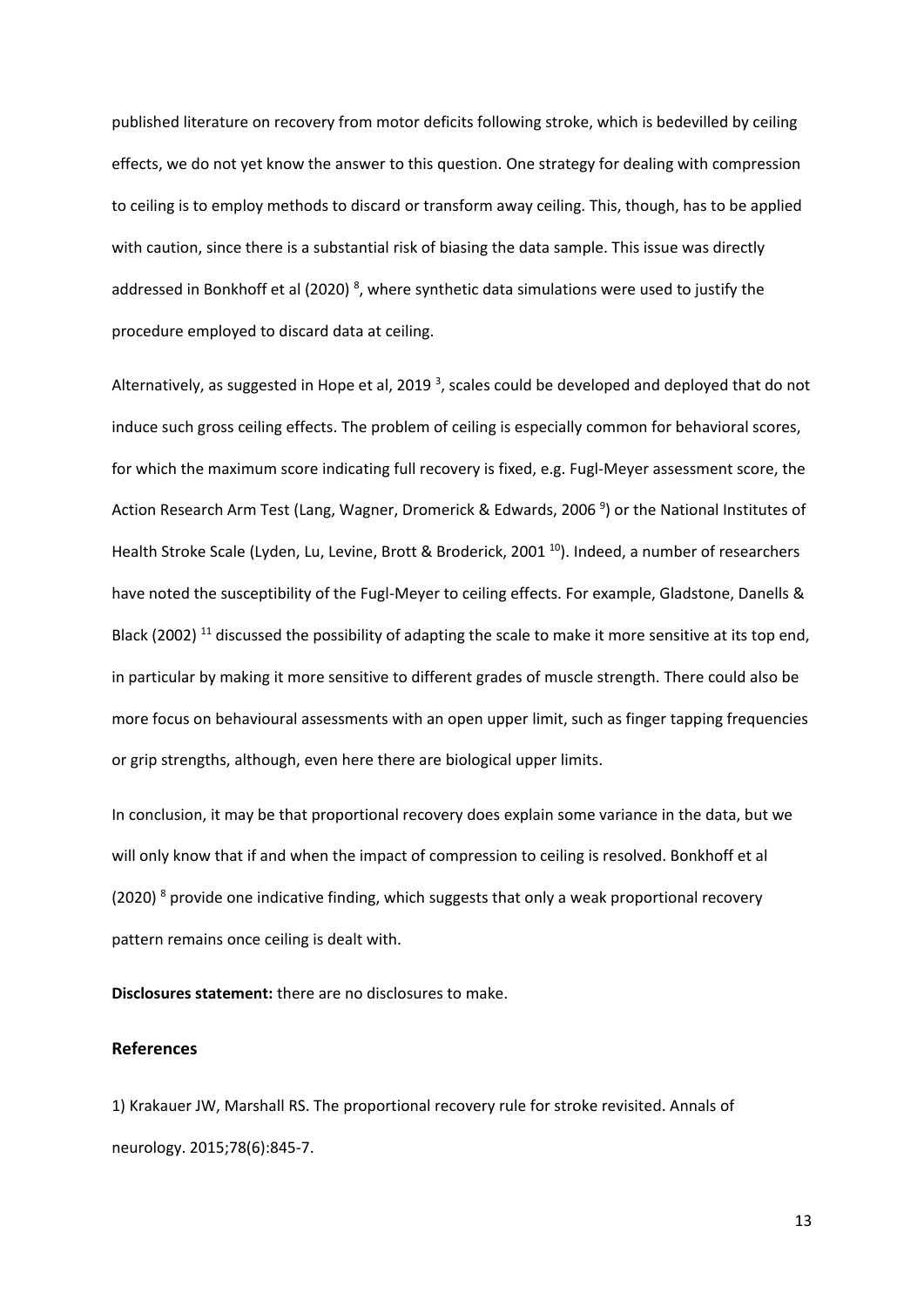2) Prabhakaran S, Zarahn E, Riley C, Speizer A, Chong JY, Lazar RM, Marshall RS, Krakauer JW. Interindividual variability in the capacity for motor recovery after ischemic stroke. Neurorehabilitation and neural repair. 2008;22(1):64-71.

3) Hope TM, Friston K, Price CJ, Leff AP, Rotshtein P, Bowman H. Recovery after stroke: not so proportional after all? Brain 2019;142(1):15-22.

4) Hawe RL, Scott SH, Dukelow SP. Taking proportional out of stroke recovery. Stroke. 2019;50(1):204-11.

5) van der Vliet R, Selles RW, Andrinopoulou ER, Nijland R, Ribbers GM, Frens MA, Meskers C, Kwakkel G. Predicting upper limb motor impairment recovery after stroke: a mixture model. Annals of Neurology. 2020;87(3):383-93.

6) Kundert R, Goldsmith J, Veerbeek JM, Krakauer JW, Luft AR. What the proportional recovery rule is (and is not): methodological and statistical considerations. Neurorehabilitation and neural repair. 2019;33(11):876-87.

7) Winters C, van Wegen EE, Daffertshofer A, Kwakkel G. Generalizability of the proportional recovery model for the upper extremity after an ischemic stroke. Neurorehabilitation and neural repair. 2015;29(7):614-22.

8) Bonkhoff AK, Hope T, Bzdok D, Guggisberg AG, Hawe RL, Dukelow SP, Rehme AK, Fink GR, Grefkes C, Bowman H. Bringing proportional recovery into proportion: Bayesian modelling of post-stroke motor impairment. Brain. 2020;143(7):2189-206.

9) Lang CE, Wagner JM, Dromerick AW, Edwards DF. Measurement of upper-extremity function early after stroke: properties of the action research arm test. Archives of physical medicine and rehabilitation. 2006;87(12):1605-10.

10) Lyden PD, Lu M, Levine S, Brott TG, Broderick J. A modified National Institutes of Health Stroke Scale for use in stroke clinical trials. Stroke. 2001;32(6):1310-7.